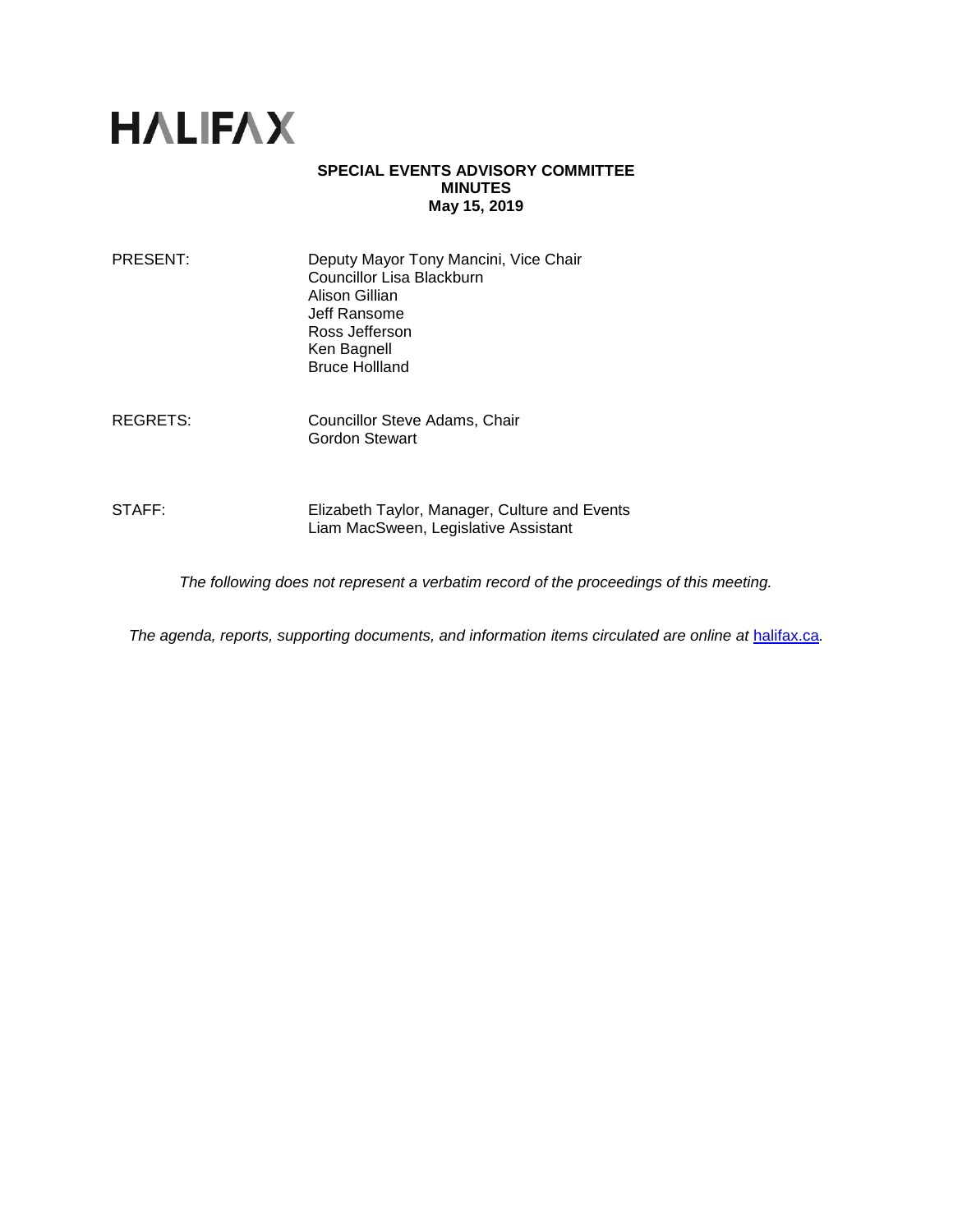*The meeting was called to order at 9:00 a.m. and adjourned at 11:30 a.m.*

# **1. CALL TO ORDER**

Deputy Mayor Mancini called the meeting to order in Halifax Hall, 2<sup>nd</sup> Floor City Hall, 1841 Argyle Street, Halifax.

### **2. APPROVAL OF MINUTES – April 24, 2019**

MOVED by Bruce Holland, seconded by Ken Bagnell

### **THAT the minutes of April 24, 2019 be approved as circulated.**

#### **MOTION PUT AND PASSED.**

### **3. APPROVAL OF THE ORDER OF BUSINESS AND APPROVAL OF ADDITIONS AND DELETIONS**

Additions: None

MOVED by Councillor Blackburn, seconded by Ken Bagnell

**THAT the agenda be approved as circulated.**

### **MOTION PUT AND PASSED.**

#### **4. BUSINESS ARISING OUT OF THE MINUTES**

**5. CALL FOR DECLARATION OF CONFLICT OF INTERESTS 6.CONSIDERATION OF DEFERRED BUSINESS – NONE**

### **7. CORRESPONDENCE, PETITIONS & DELEGATIONS – NONE**

### **8. INFORMATION ITEMS BROUGHT FORWARD – NONE**

### **9. REPORTS**

### **9.1 STAFF**

### **9.1.1 Marketing Levy Special Events Reserve Grant 2019 Report**

The following was before the Committee:

- A staff recommendation report dated May 3, 2019
- A staff memorandum dated May 14, 2019 re: Application from B1 Fishing | Shop. Fish. Win.

MOVED by Bruce Holland, seconded by Councillor Blackburn

**THAT the Special Events Advisory Committee (SEAC) recommend that Halifax Regional Council: 1. Approve the 24 proposed Event Grants for a total of \$1,054,000 as identified in Table 1 of the staff report dated May 3, 2019 in 2019/20 from the Community and Events Reserve, Q621; 2. Pending final approval of the 2020/21 budget, approve 11 Signature Event Grants in the amount of \$493,000, as identified in Table 2 of the staff report dated May 3, 2019 from the Community and Events Reserve, Q621;**

**3. Pending final approval of the 2021/22 budget, approve 11 Signature Event Grants for the total of \$493,000 as identified in Table 3 of the staff report dated May 3, 2019 from the Community and Events Reserve, Q621;**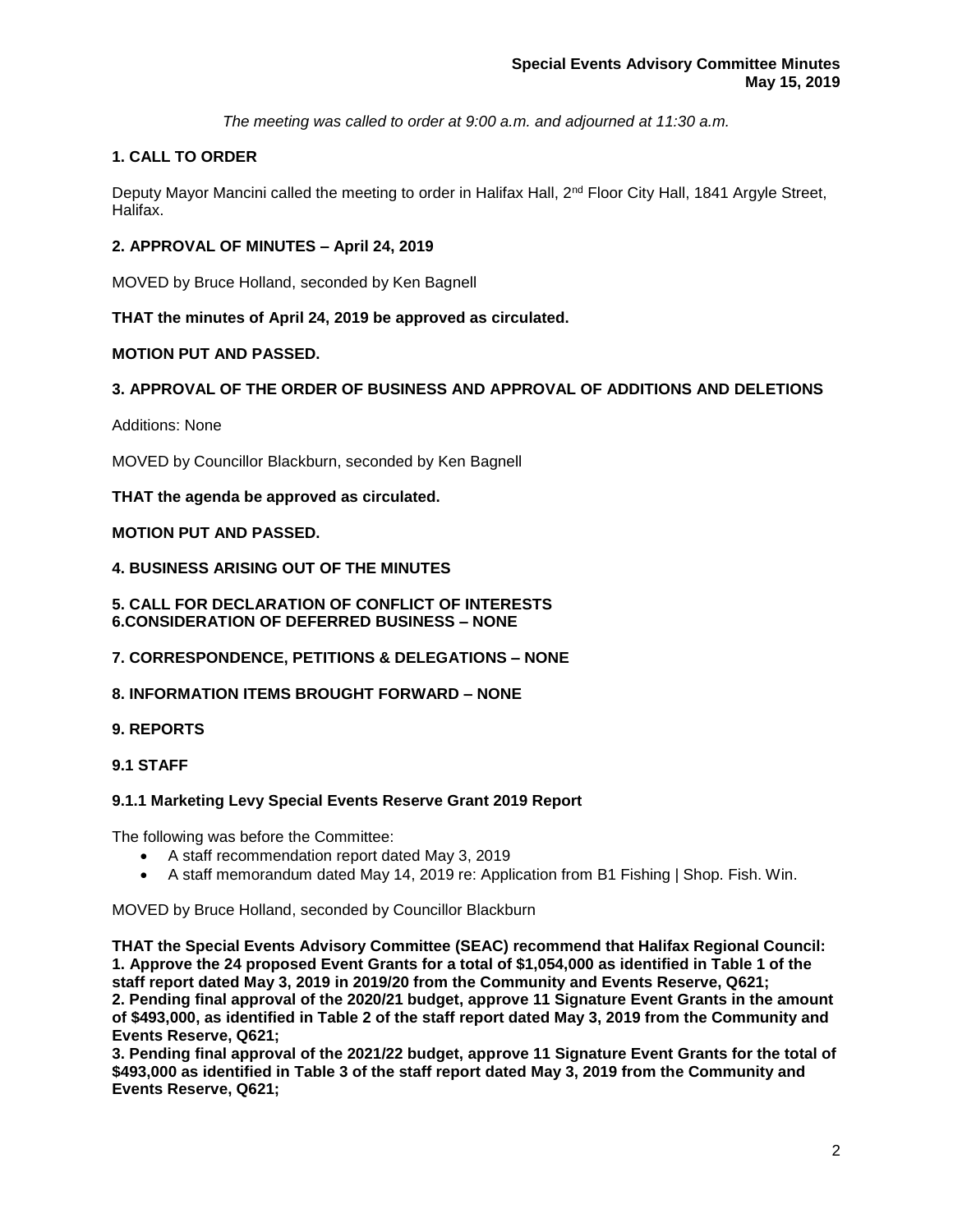**4. Pending final approval of the 2020/21 budget, approve a Major Hosting grant in the amount of \$200,000 from the Community and Events Reserve, Q621, as identified in Table 4 of the staff report dated May 3, 2019 to the Atlantic Division Canoe Kayak Canada for the International Canoe Federation (ICF) Canoe Sprint World Championships; and;**

**5. Pending final approval of the 2021/22 budget, approve a Major Hosting grant in the amount of \$200,000 from the Community and Events Reserve, Q621, as identified in Table 5 of the staff report dated May 3, 2019 to the Atlantic Division Canoe Kayak Canada for the International Canoe Federation (ICF) Canoe Sprint World Championships.**

The Special Events Advisory Committee agreed by consensus to evaluate each event application separately and consider amendments to the staff recommendation if required.

Elizabeth Taylor, Manager of Culture and Events, provided an overview of the Special Event Grants as outlined in attachment 1 of the May 3, 2019 staff report. Taylor advised of an additional application under the Distinguished Event Program which was not included in the May 3, 2019 staff report. B1 Fishing Shop Fish Win applied to HRM for funding through the MLSER Program in October 2018, however the application was overlooked due to staff transition.

Taylor provided an overview of the 25 proposed event grants as identified in table one of the staff report dated May 3, 2019.

In response to questions respecting the applications submitted for Field Lacrosse Festival and International Professional Field Lacrosse, Rugby Festival & International Men's Rugby Match and Soccer Festival and Professional Soccer Friendly, Taylor advised that previous years financial reporting, key date and team participants for the 2019 feature events, and information on the events being hosted in HRM were not provided by the applicant. Taylor further advised that details were lacking with respect to the logistics of the event and in pinpointing which events would take place in HRM and which events would not.

The following amendment was proposed:

MOVED by Ken Bagnell, seconded by Bruce Holland

**THAT the Special Events Advisory Committee recommend that Halifax Regional Council defer the Field Lacrosse Festival and International Professional Field Lacrosse, Rugby Festival & International Men's Rugby Match and Soccer Festival and Professional Soccer Friendly event applications pending required information from the applicant on the previous years financial reports, key dates and team participants for the 2019 feature events, and clarity on the logistics of the events being hosted within and outside of HRM.**

### **MOTION TO AMEND PUT AND PASSED.**

The motion before the Committee now reads:

MOVED by Bruce Holland, seconded by Councillor Blackburn

**THAT the Special Events Advisory Committee (SEAC) recommends that Halifax Regional Council: 1. Approve 21 proposed Event Grants for a total of \$1,004,500 as outlined in revised Table 1 of this report in 2019/20 from the Community and Events Reserve, Q621 with consideration to the following:**

• **Deferral of the Field Lacrosse Festival and International Professional Field Lacrosse, Rugby Festival & International Men's Rugby Match and Soccer Festival and Professional Soccer Friendly event applications pending required information from the applicant on the previous years financial reports, key dates and team participants for the 2019 feature events, and clarity on the logistics of the events being hosted within and outside of HRM;**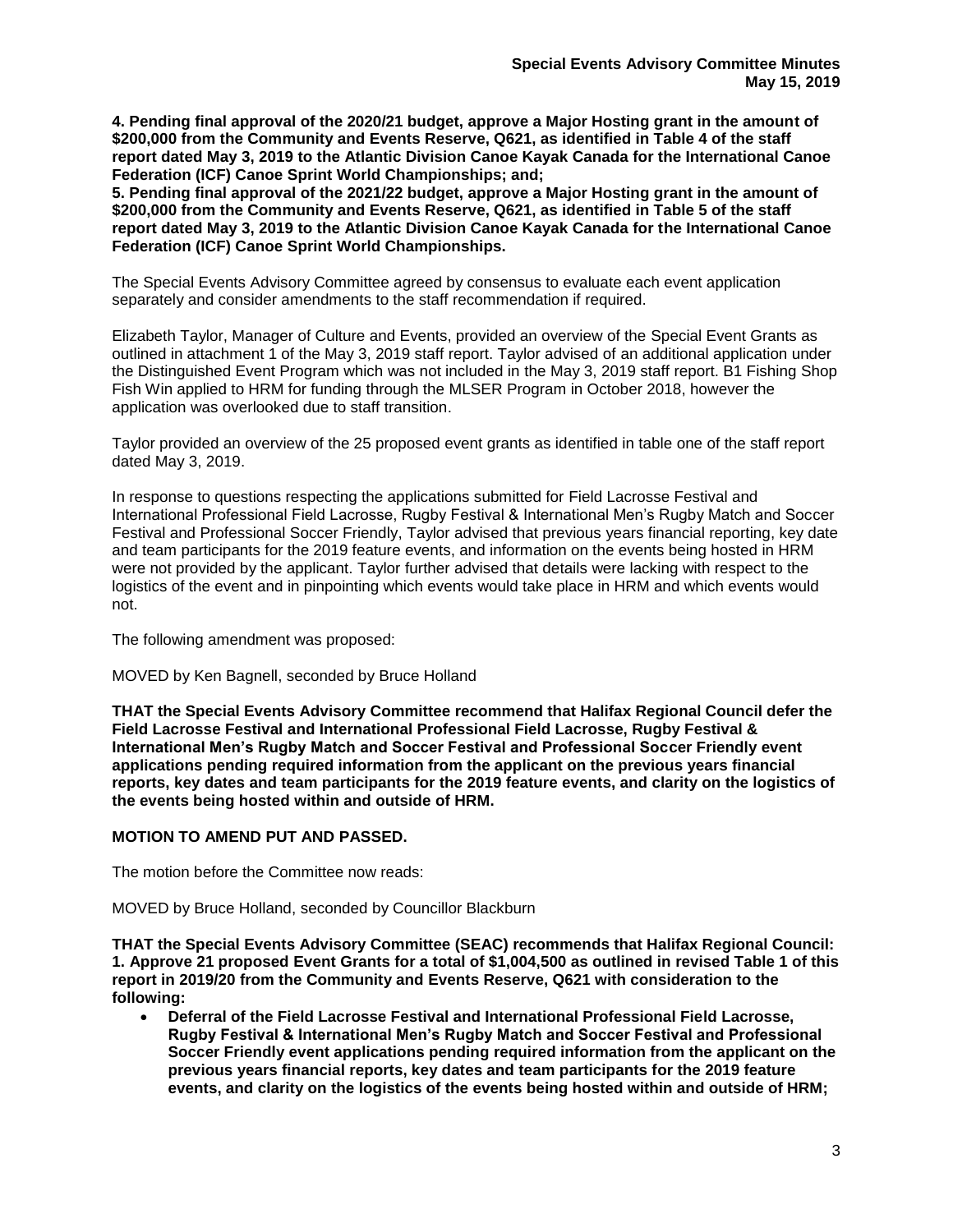**2. Pending final approval of the 2020/21 budget, approve 11 Signature Event Grants in the amount of \$493,000, as identified in Table 2 of the staff report dated May 3, 2019 from the Community and Events Reserve, Q621;**

**3. Pending final approval of the 2021/22 budget, approve 11 Signature Event Grants for the total of \$493,000 as identified in Table 3 of the staff report dated May 3, 2019 from the Community and Events Reserve, Q621;**

**4. Pending final approval of the 2020/21 budget, approve a Major Hosting grant in the amount of \$200,000 from the Community and Events Reserve, Q621, as identified in Table 4 of the staff report dated May 3, 2019 to the Atlantic Division Canoe Kayak Canada for the International Canoe Federation (ICF) Canoe Sprint World Championships; and;**

**5. Pending final approval of the 2021/22 budget, approve a Major Hosting grant in the amount of \$200,000 from the Community and Events Reserve, Q621, as identified in Table 5 of the staff report dated May 3, 2019 to the Atlantic Division Canoe Kayak Canada for the International Canoe Federation (ICF) Canoe Sprint World Championships.**

The Committee discussed providing additional funding for the Slo-Pitch National event to assist with additional costs associated with hosting the event such as field rentals, logistics, etc.

The following motion was proposed:

MOVED by Jeff Ransome, seconded by Ken Bagnell

**THAT the Special Events Advisory Committee recommend that increase the proposed Distinguished Event Grant for Slo-Pitch National from \$5,000 to \$8,000 to assist with additional costs associated with the delivery of the event.**

#### **MOTION TO AMEND PUT AND PASSED.**

The motion before the Committee now reads:

MOVED by Bruce Holland, seconded by Councillor Blackburn

**THAT the Special Events Advisory Committee (SEAC) recommends that Halifax Regional Council: 1. Approve 21 proposed Event Grants for a total of \$1,004,500 as outlined in revised Table 1 of this report in 2019/20 from the Community and Events Reserve, Q621 with consideration to the following:**

- **Deferral of the Field Lacrosse Festival and International Professional Field Lacrosse, Rugby Festival & International Men's Rugby Match and Soccer Festival and Professional Soccer Friendly event applications pending required information from the applicant on the previous years financial reports, key dates and team participants for the 2019 feature events, and clarity on the logistics of the events being hosted within and outside of HRM;**
- **Increase the proposed Distinguished Event Grant for Slo-Pitch National from \$5,000 to \$8,000 to assist with additional costs associated with the delivery of the event**

**2. Pending final approval of the 2020/21 budget, approve 11 Signature Event Grants in the amount of \$493,000, as identified in Table 2 of the staff report dated May 3, 2019 from the Community and Events Reserve, Q621;**

**3. Pending final approval of the 2021/22 budget, approve 11 Signature Event Grants for the total of \$493,000 as identified in Table 3 of the staff report dated May 3, 2019 from the Community and Events Reserve, Q621;**

**4. Pending final approval of the 2020/21 budget, approve a Major Hosting grant in the amount of \$200,000 from the Community and Events Reserve, Q621, as identified in Table 4 of the staff report dated May 3, 2019 to the Atlantic Division Canoe Kayak Canada for the International Canoe Federation (ICF) Canoe Sprint World Championships; and;**

**5. Pending final approval of the 2021/22 budget, approve a Major Hosting grant in the amount of \$200,000 from the Community and Events Reserve, Q621, as identified in Table 5 of the staff**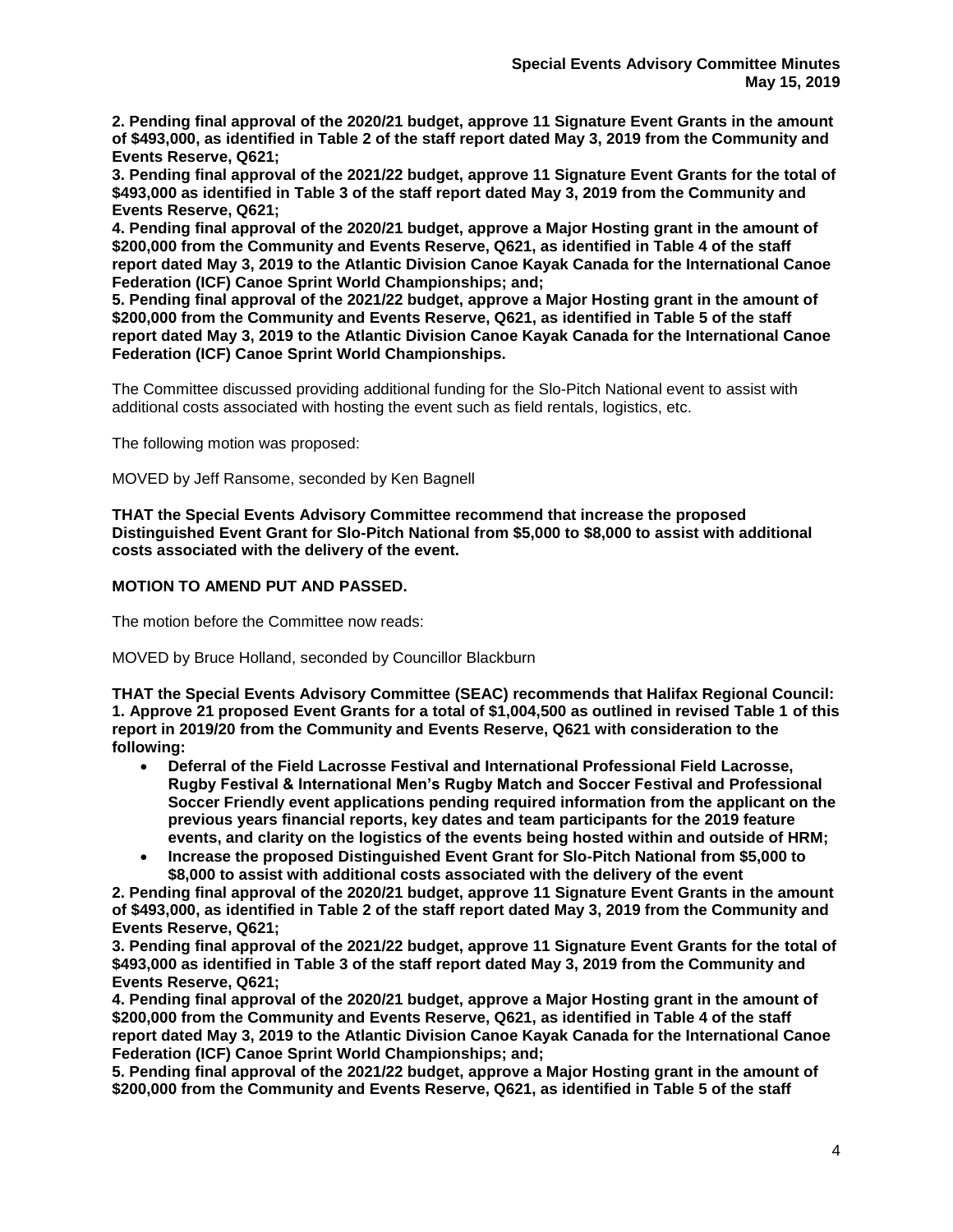#### **report dated May 3, 2019 to the Atlantic Division Canoe Kayak Canada for the International Canoe Federation (ICF) Canoe Sprint World Championships.**

With respect to the Signature Event Grants, the Committee discussed an increase to the event grant provided to the International Royal Nova Scotia Tattoo from \$94,000 to \$100,000 to restore the funding level provided in 2015. In addition to this, the Committee further discussed that the funding be approved for 2019-2020 only, and that staff meet with the organizers to provide an information session regarding the calculation method required when stating room nights and the economic impact of the event.

The following amendment was proposed:

MOVED by Jeff Ransome, seconded by Councillor Blackburn

**THAT the Special Events Advisory Committee recommend that Halifax Regional Council increase the proposed Signature Event Grant for the Royal Nova Scotia International Tattoo from \$94,000 to \$100,000 for one-year - 2019-20, and re-evaluate future years' funding levels (2020/21 and 2021/22) on receipt of the 2019 final report and pending further review and clarification on associated room nights/economic impact**

#### **MOTION TO AMEND PUT AND PASSED.**

The motion before the Committee now reads:

MOVED by Bruce Holland, seconded by Councillor Blackburn

**THAT the Special Events Advisory Committee (SEAC) recommends that Halifax Regional Council: 1. Approve 21 proposed Event Grants for a total of \$1,004,500 as outlined in revised Table 1 of this report in 2019/20 from the Community and Events Reserve, Q621 with consideration to the following:**

- **Deferral of the Field Lacrosse Festival and International Professional Field Lacrosse, Rugby Festival & International Men's Rugby Match and Soccer Festival and Professional Soccer Friendly event applications pending required information from the applicant on the previous years financial reports, key dates and team participants for the 2019 feature events, and clarity on the logistics of the events being hosted within and outside of HRM;**
- **Increase the proposed Distinguished Event Grant for Slo-Pitch National from \$5,000 to \$8,000 to assist with additional costs associated with the delivery of the event;**
- **Increase the proposed Signature Event Grant for the Royal Nova Scotia International Tattoo from \$94,000 to \$100,000 for one-year - 2019-20, and re-evaluate future years' funding levels (2020/21 and 2021/22) on receipt of the 2019 final report and pending further review and clarification on associated room nights/economic impact.**

**2. Pending final approval of the 2020/21 budget, approve 11 Signature Event Grants in the amount of \$493,000, as identified in Table 2 of the staff report dated May 3, 2019 from the Community and Events Reserve, Q621;**

**3. Pending final approval of the 2021/22 budget, approve 11 Signature Event Grants for the total of \$493,000 as identified in Table 3 of the staff report dated May 3, 2019 from the Community and Events Reserve, Q621;**

**4. Pending final approval of the 2020/21 budget, approve a Major Hosting grant in the amount of \$200,000 from the Community and Events Reserve, Q621, as identified in Table 4 of the staff report dated May 3, 2019 to the Atlantic Division Canoe Kayak Canada for the International Canoe Federation (ICF) Canoe Sprint World Championships; and;**

**5. Pending final approval of the 2021/22 budget, approve a Major Hosting grant in the amount of \$200,000 from the Community and Events Reserve, Q621, as identified in Table 5 of the staff report dated May 3, 2019 to the Atlantic Division Canoe Kayak Canada for the International Canoe Federation (ICF) Canoe Sprint World Championships.**

The following amendment was proposed with respect to the B1 Fishing | Shop. Fish. Win event: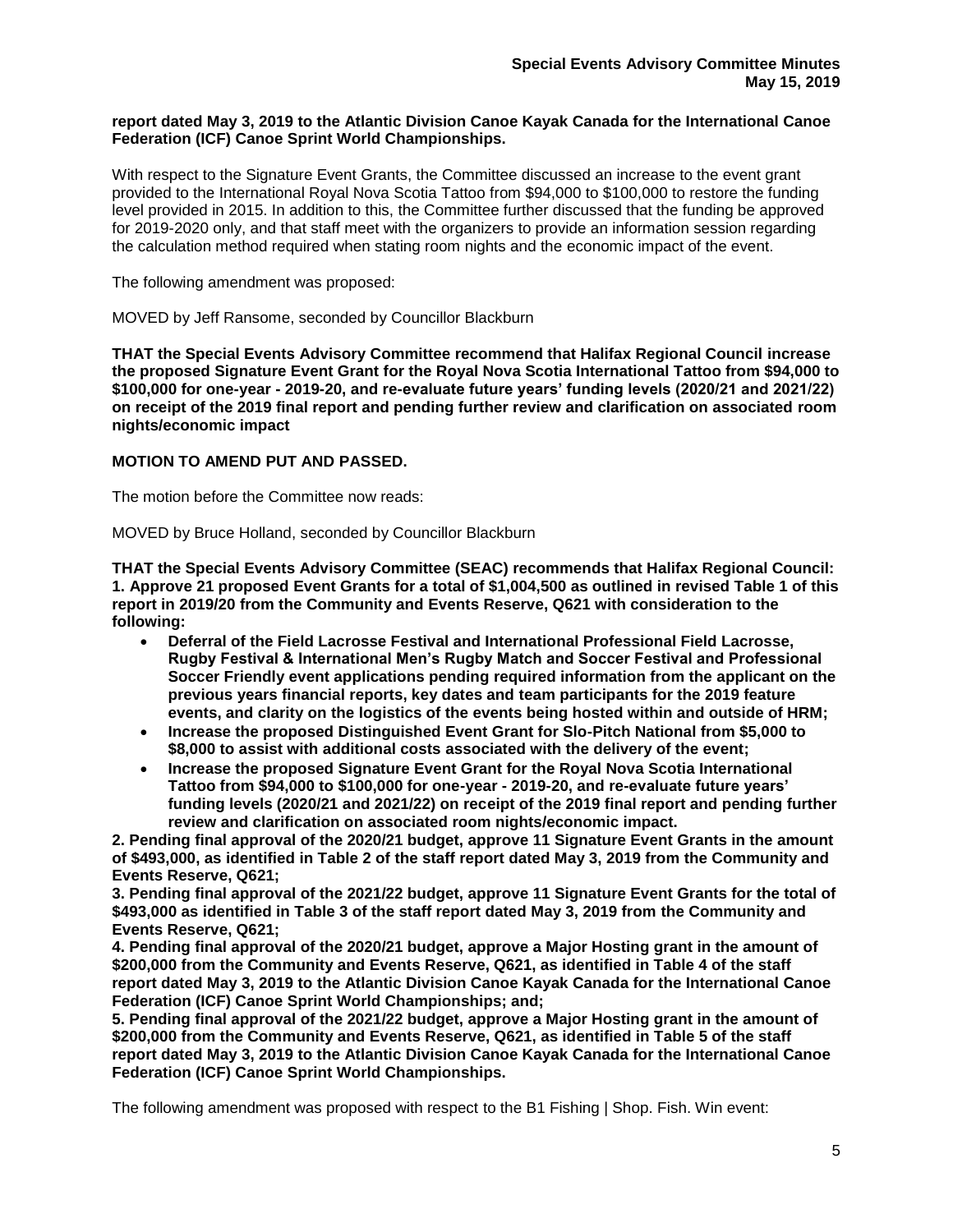MOVED by Ken Bagnell, seconded by Bruce Holland

**THAT the Special Events Advisory Committee recommend that Halifax Regional Council approve the addition of a grant under the Distinguished Event Program in the amount of \$1,500 to B1 Fishing Shop Fish Win.**

### **MOTION TO AMEND PUT AND PASSED.**

The motion before the Committee now reads:

MOVED by Bruce Holland, seconded by Councillor Blackburn

**THAT the Special Events Advisory Committee (SEAC) recommends that Halifax Regional Council: 1. Approve 22 proposed Event Grants for a total of \$1,004,500 as outlined in revised Table 1 of this report in 2019/20 from the Community and Events Reserve, Q621 with consideration to the following:**

- **Deferral of the Field Lacrosse Festival and International Professional Field Lacrosse, Rugby Festival & International Men's Rugby Match and Soccer Festival and Professional Soccer Friendly event applications pending required information from the applicant on the previous years financial reports, key dates and team participants for the 2019 feature events, and clarity on the logistics of the events being hosted within and outside of HRM;**
- **Increase the proposed Distinguished Event Grant for Slo-Pitch National from \$5,000 to \$8,000 to assist with additional costs associated with the delivery of the event;**
- **Increase the proposed Signature Event Grant for the Royal Nova Scotia International Tattoo from \$94,000 to \$100,000 for one-year - 2019-20, and re-evaluate future years' funding levels (2020/21 and 2021/22) on receipt of the 2019 final report and pending further review and clarification on associated room nights/economic impact;**
- **Approve the addition of a grant under the Distinguished Event Program in the amount of \$1,500 to B1 Fishing Shop Fish Win;**

**2. Pending final approval of the 2020/21 budget, approve 11 Signature Event Grants in the amount of \$493,000, as identified in Table 2 of the staff report dated May 3, 2019 from the Community and Events Reserve, Q621;**

**3. Pending final approval of the 2021/22 budget, approve 11 Signature Event Grants for the total of \$493,000 as identified in Table 3 of the staff report dated May 3, 2019 from the Community and Events Reserve, Q621;**

**4. Pending final approval of the 2020/21 budget, approve a Major Hosting grant in the amount of \$200,000 from the Community and Events Reserve, Q621, as identified in Table 4 of the staff report dated May 3, 2019 to the Atlantic Division Canoe Kayak Canada for the International Canoe Federation (ICF) Canoe Sprint World Championships; and;**

**5. Pending final approval of the 2021/22 budget, approve a Major Hosting grant in the amount of \$200,000 from the Community and Events Reserve, Q621, as identified in Table 5 of the staff report dated May 3, 2019 to the Atlantic Division Canoe Kayak Canada for the International Canoe Federation (ICF) Canoe Sprint World Championships.**

The Committee applied the same lens to the application received from the FIN Atlantic Film Festival approving the \$40,000 event grant recommendation as noted in the May 3, 2019 staff report for 2019-20 only. The Committee discussed a re-evaluation of the funding level based on further clarity around the amount of room nights generated and the economic impact of the event.

The following amendment was proposed:

MOVED by Jeff Ransome, seconded by Allison Gillian

**THAT the Special Events Advisory Committee recommend that Halifax Regional Council approve the Signature Event Grant of \$40,000 for the Atlantic FIN Festival for one-year - 2019/20 and re-**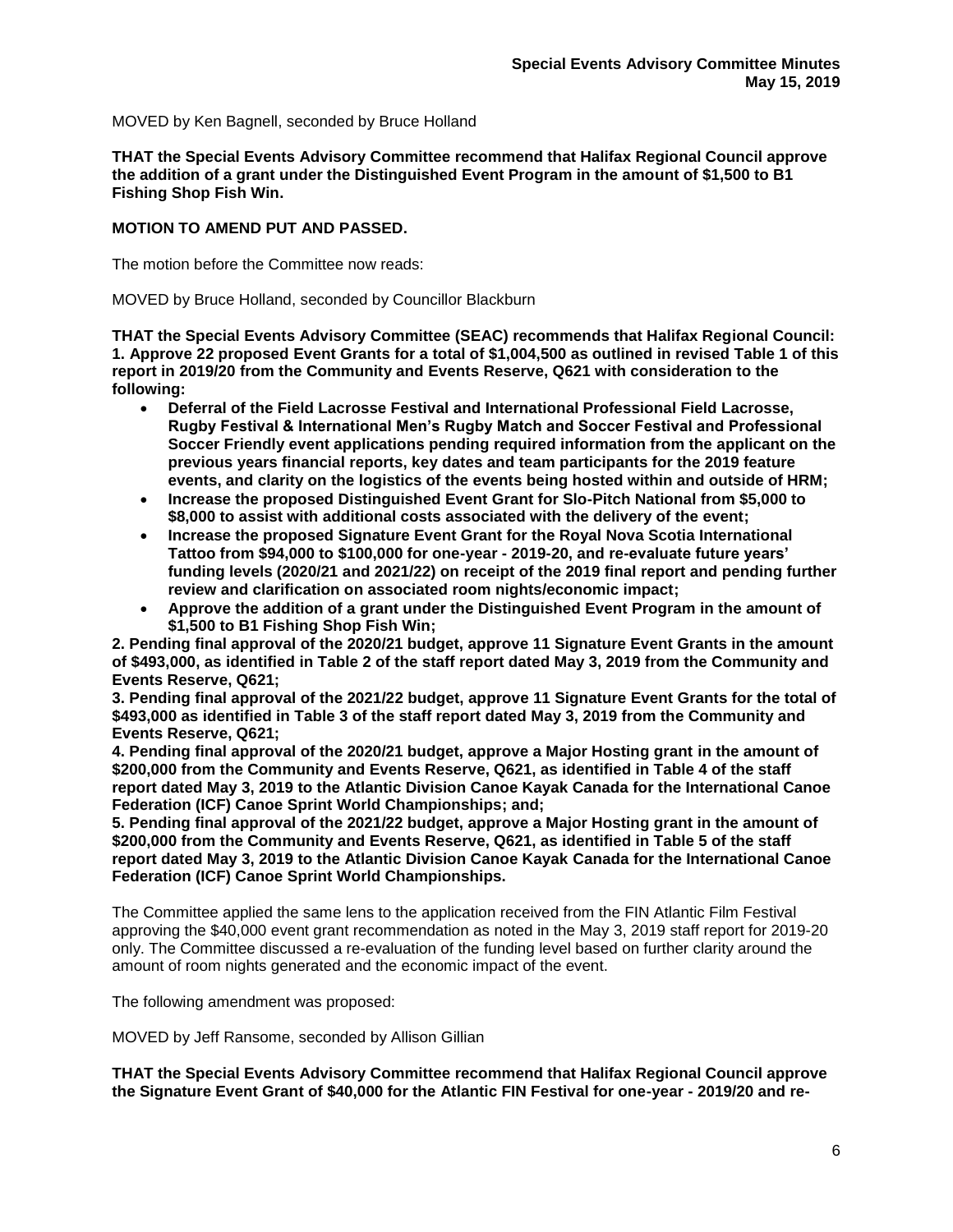**evaluate future years funding awards (2020/21 and 2021/22) on receipt of the 2019 final report and clarification on room nights/economic impact.**

# **MOTION TO AMEND PUT AND PASSED.**

The motion before the Committee now reads:

MOVED by Bruce Holland, seconded by Councillor Blackburn

**THAT the Special Events Advisory Committee (SEAC) recommends that Halifax Regional Council: 1. Approve 22 proposed Event Grants for a total of \$1,004,500 as outlined in revised Table 1 of this report in 2019/20 from the Community and Events Reserve, Q621 with consideration to the following:**

- **Deferral of the Field Lacrosse Festival and International Professional Field Lacrosse, Rugby Festival & International Men's Rugby Match and Soccer Festival and Professional Soccer Friendly event applications pending required information from the applicant on the previous years financial reports, key dates and team participants for the 2019 feature events, and clarity on the logistics of the events being hosted within and outside of HRM;**
- **Increase the proposed Distinguished Event Grant for Slo-Pitch National from \$5,000 to \$8,000 to assist with additional costs associated with the delivery of the event;**
- **Increase the proposed Signature Event Grant for the Royal Nova Scotia International Tattoo from \$94,000 to \$100,000 for one-year - 2019-20, and re-evaluate future years' funding levels (2020/21 and 2021/22) on receipt of the 2019 final report and pending further review and clarification on associated room nights/economic impact;**
- **Approve the addition of a grant under the Distinguished Event Program in the amount of \$1,500 to B1 Fishing Shop Fish Win;**
- **Approve the Signature Event Grant of \$40,000 for the Atlantic FIN Festival for one-year - 2019/20 and re-evaluate future years funding awards (2020/21 and 2021/22) on receipt of the 2019 final report and clarification on room nights/economic impact;**

**2. Pending final approval of the 2020/21 budget, approve 11 Signature Event Grants in the amount of \$493,000, as identified in Table 2 of the staff report dated May 3, 2019 from the Community and Events Reserve, Q621;**

**3. Pending final approval of the 2021/22 budget, approve 11 Signature Event Grants for the total of \$493,000 as identified in Table 3 of the staff report dated May 3, 2019 from the Community and Events Reserve, Q621;**

**4. Pending final approval of the 2020/21 budget, approve a Major Hosting grant in the amount of \$200,000 from the Community and Events Reserve, Q621, as identified in Table 4 of the staff report dated May 3, 2019 to the Atlantic Division Canoe Kayak Canada for the International Canoe Federation (ICF) Canoe Sprint World Championships; and;**

**5. Pending final approval of the 2021/22 budget, approve a Major Hosting grant in the amount of \$200,000 from the Community and Events Reserve, Q621, as identified in Table 5 of the staff report dated May 3, 2019 to the Atlantic Division Canoe Kayak Canada for the International Canoe Federation (ICF) Canoe Sprint World Championships.**

In reviewing the Marketing Levy Special Events Reserve Grant 2019 Report, the Committee noted the following process recommendations for the consideration of staff:

- A requirement for comprehensive financial and logistical reporting from applicants;
- The consideration of applying a weighted value to applicant scoring based on seasonality;
- The addition of several bullet points in the summaries which explain the nuances that may be applicable in hosting a certain event;
- The application of an equation which can be used by applicants to accurately determine room nights and short-term rental numbers;
- The establishment of a Major Hosting Event Strategy for HRM.